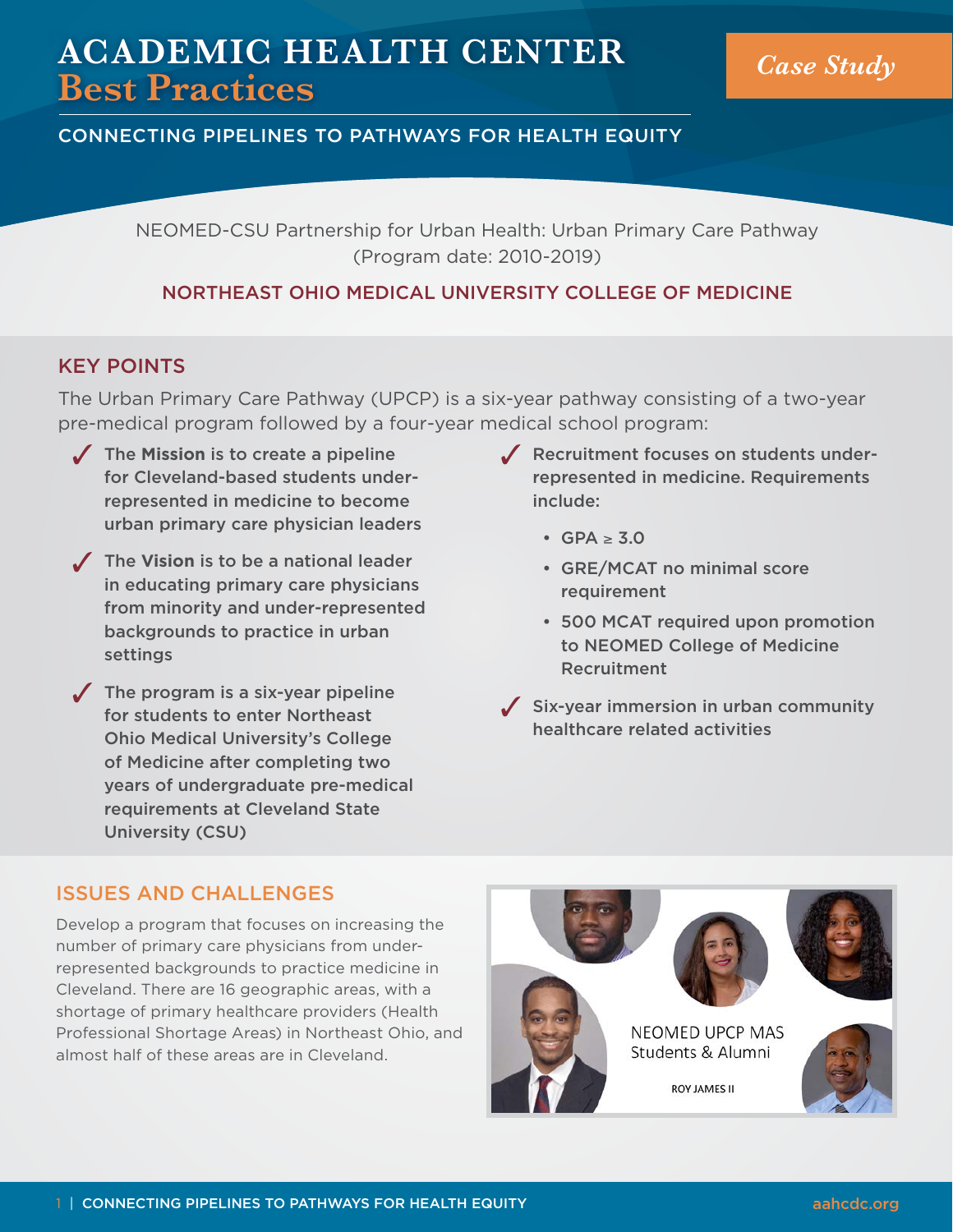## THE NORTHEAST OHIO MEDICAL UNIVERSITY COLLEGE OF MEDICINE (NEOMED-COM) APPROACH

The Urban Primary Care Pathway (UPCP) program's goal is to address the shortage of primary care physicians from underrepresented backgrounds in urban areas. We focused on student desire to practice primary care in an urban setting and developed a program with recruitment criteria that allows for the acceptance of individuals with no MCAT or GRE score minimum.

The pipeline program was advertised on the NEOMED-COM and AAMC websites. However, most of our applicants came to us as a result of information sessions, from media outreach, and through the local communities and colleges in Northeast Ohio.

By establishing alternative criteria for program entry, participant selection was based mostly on student desire to practice primary care in an urban setting. The students received twenty-four months of academic support and test-taking strategies to complete their requirements for promotion to the medical school.

Students who were promoted to the medical school had a higher retention rate. The uniformity of the classes and financial aid availability eliminated barriers that impacted success at the undergraduate level. Additionally, students were provided with supplemental academic support to bridge possible knowledge gaps.

#### Program Implementation Challenges

The pre-medical phase retention was much less than the medical phase retention. There was considerable variability in instruction quality with the undergraduate pre-med requirements. Additionally, many students had competing demands, such as full-time employment, that interfered with study time.

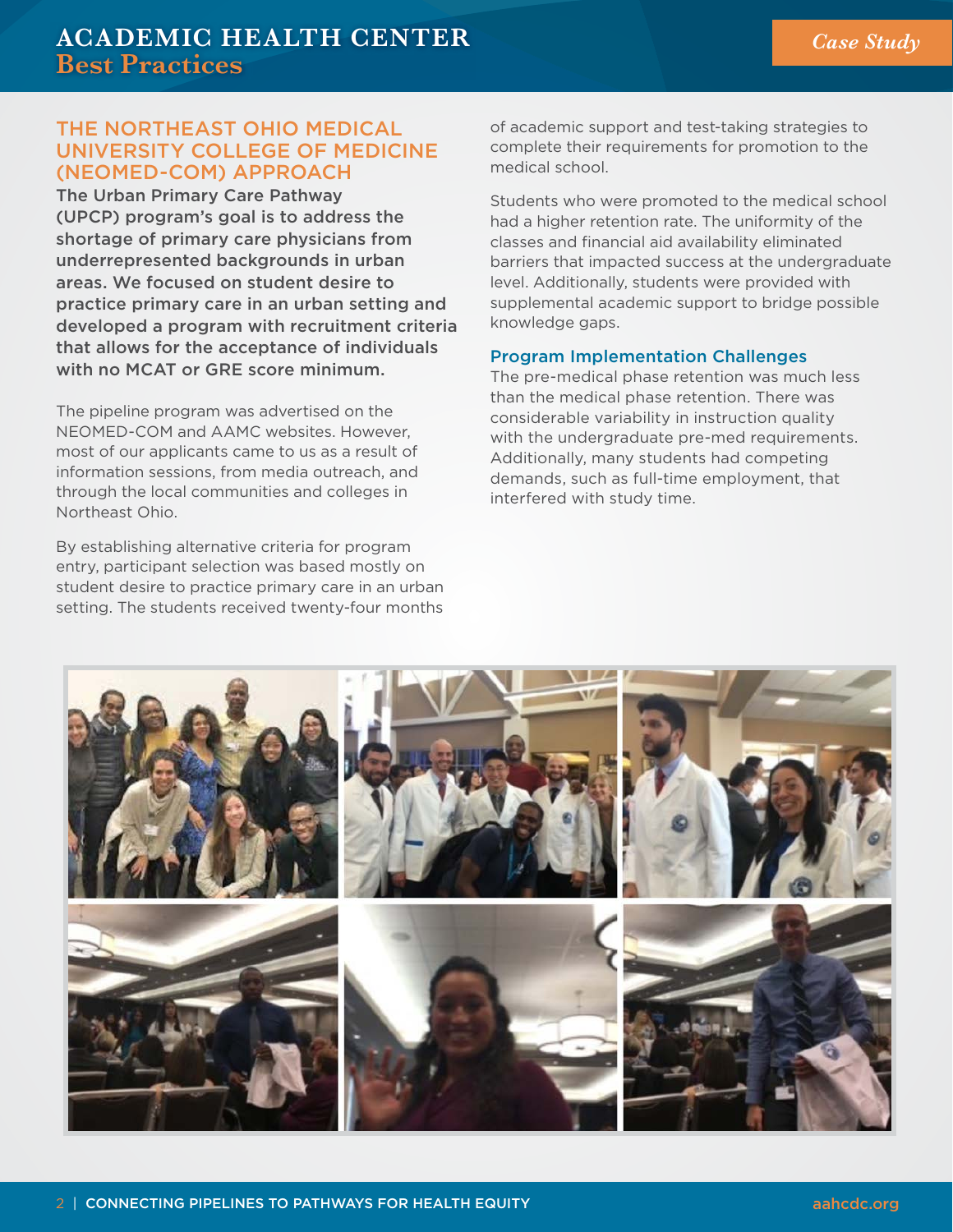## **ACADEMIC HEALTH CENTER Best Practices**